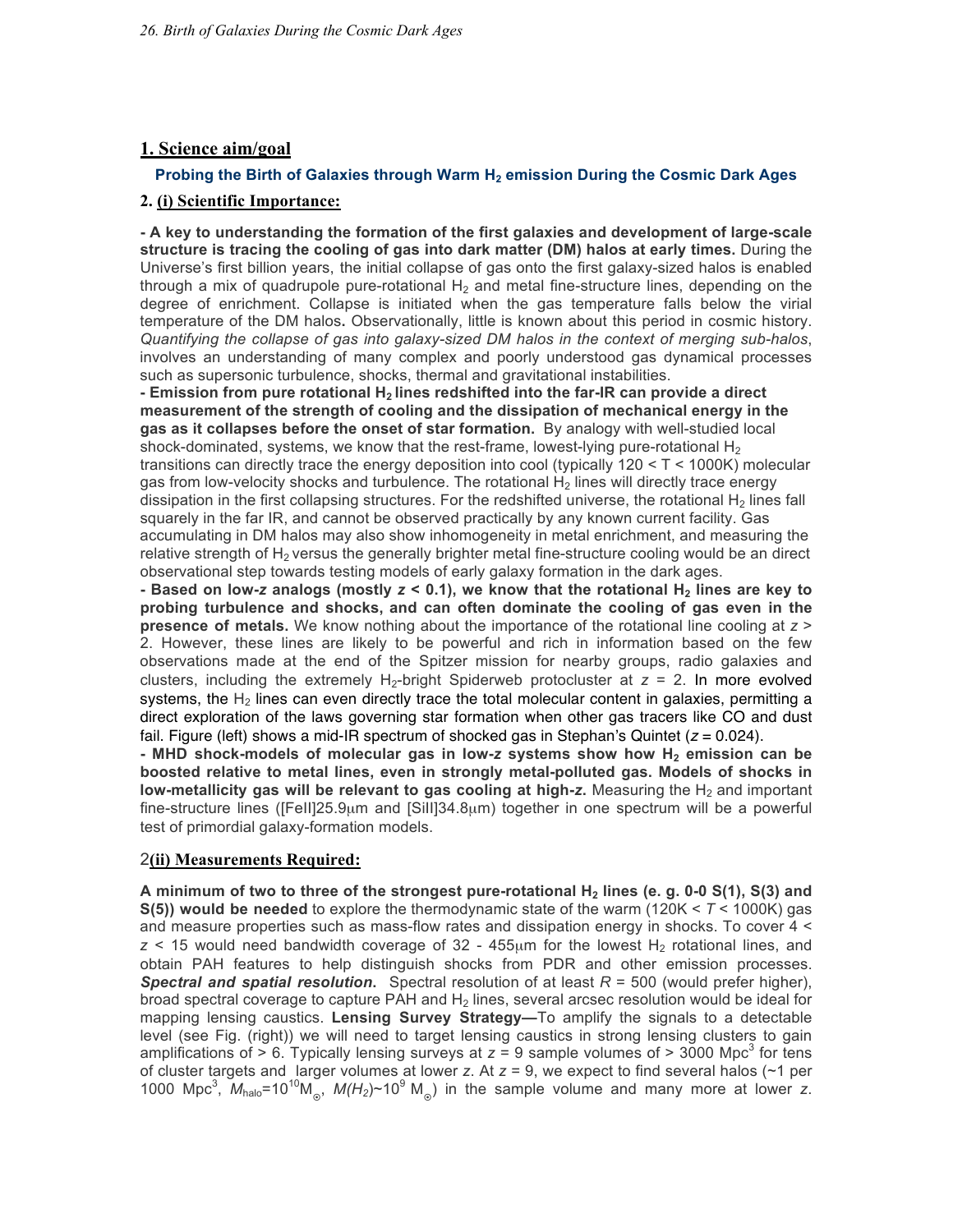Detection of gas falling into such halos is therefore potentially feasible in very deep surveys at z < 9, especially with additional shock boosting with a cooled 10-m telescope (reaching depths of

few x 10<sup>-22</sup> W m<sup>-2</sup> in 5-10 hrs). Note: Stephan's Quintet's local shocked filament (0-0S(1) line luminosity of 4 x 10<sup>34</sup> W and H<sub>2</sub> mass of 10<sup>9</sup> M<sub>o</sub>) would be directly detectable with a 10-m cooled telescope without lensing at  $z = 9$ , and we would easily detect similar systems in standard deep sky surveys.

**2(iii)** Uniqueness to 10 $\mu$ m to few mm wavelength facility: The rotational H<sub>2</sub> lines fall exclusively in the far-IR for gas up to  $z = 11$ . No other facility is capable of detecting direct H<sub>2</sub> emission from turbulently--heated warm molecular gas in the early Universe. MIRI-JWST will have a limited capability of detecting much warmer H<sub>2</sub> lines to low-z, but will be blind to power in cooler gas where most of kinetic energy resides. The fine-structure lines of  $[O$ I $]63\mu$ m and [CII]158µm can be reached at high-*z* with ALMA, but there is considerable advantage to detecting redshifted [Sill]34.8 $\mu$ m and [FeII]25.9 $\mu$ m emission in the same spectrometer band as the H<sub>2</sub> lines. **2(iv) Longevity** No other facility (including SPICA) can reach the required sensitivity.



*Left: Spitzer IRS Spectrum of the Stephan's Quintet shocked filament, showing how shock-excitation can lead to strong rotational lines (Cluver+10). Note also the bright [SiII]34.8µm line, a line expected to be much brighter than the H<sub>2</sub> lines in the diffuse early collapse of a galaxy-sized halo. Right: Estimated line fluxes for 0-0S(1) or S(3) H<sub>2</sub> lines derived from models of Gong+13 for two large DM halo masses (purple and red lines) as a function of z. We also show the amplification of a factor of 6 or more from lensing and 5 (total 30) from possible shock boosting in the*  $10^{10}M_{\odot}$ *halo. At z = 9, we expect several such halos in the lensing caustics of a sample of lensing clusters and many more at lower z. Stephan's Quintet's 17* $\lambda$ *um H<sub>2</sub> emission luminosity (black line) would be detectable to large z without lensing. Observations to this depth will test models by determining how strong*  $H_2$  *lines are relative to fine-structure lines.* **4. Table:**

| 1 aviv.                               |                         |                |               |                                                                                 |  |  |
|---------------------------------------|-------------------------|----------------|---------------|---------------------------------------------------------------------------------|--|--|
| Parameter                             | Unit                    | Required value | Desired Value | Comments                                                                        |  |  |
| Wavelength/band                       | $\mu$ m                 | $32 - 275*$    | $32 - 455$ ** | *0-0S(1), S(3), S(5) or **S(0)-S(5)<br>$H_2$ line coverage for $4 \le z \le 15$ |  |  |
| Number of<br>targets                  | $N_{cl}$                | 18             | 18            | 18 Strong lensing clusters                                                      |  |  |
| Survey area                           | beams                   | 30             | 30            | Beams per cluster                                                               |  |  |
| Angular<br>resolution                 | arcsec                  | 2-5 arcsec     | 2-5 arcsec    | Beam to cover range of lensing<br>caustics scales                               |  |  |
| Spectral<br>resolution                | $\Delta\lambda/\lambda$ | > 500          | 1000 or more  | 600 km/s resolution adequate,<br>higher is desirable for kinematics             |  |  |
| Bandwidth                             | μm                      | 240            | 420           |                                                                                 |  |  |
| Continuum<br>Sensitivity $(1 \sigma)$ | $\mu Jy$                | NA             | <b>NA</b>     |                                                                                 |  |  |